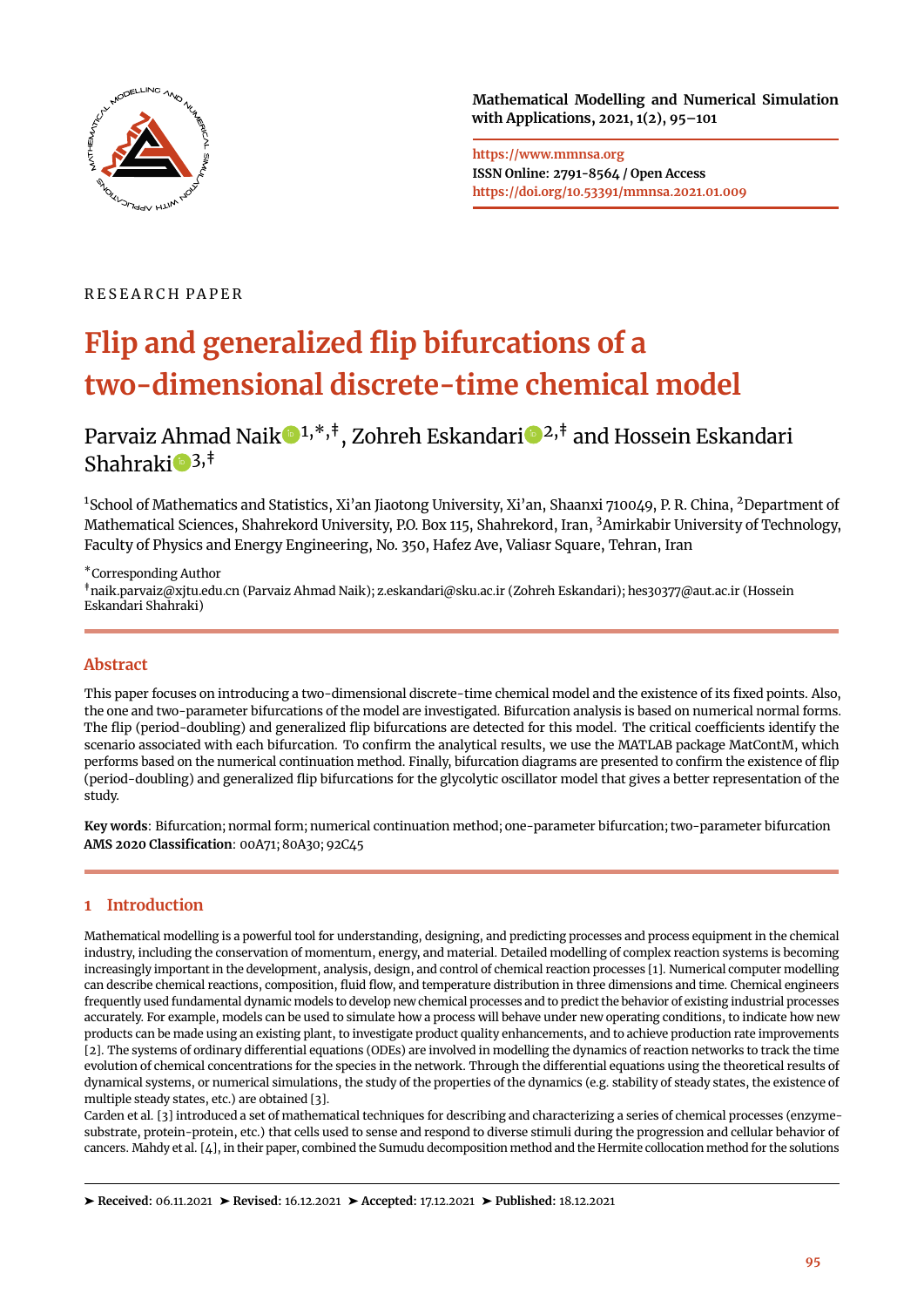of a nonlinear biochemical reaction model. They have represented the signal flow graph and Simulink of MATLAB of the model in the paper. Besides, the stability of the equilibrium point was also studied. They show that the Sumudu decomposition method and Hermite collocation method are extremely symmetrical and similar. Apart from modelling chemical processes, mathematical modelling is not limited to any particular field but finds applications in different fields [\[5,](#page-5-4) [6,](#page-5-5) [7,](#page-5-6) [8,](#page-5-7) [9,](#page-5-8) [10,](#page-5-9) [11,](#page-5-10) [12,](#page-5-11) [13,](#page-5-12) [14,](#page-5-13) [15,](#page-5-14) [16,](#page-5-15) [17,](#page-5-16) [18\]](#page-5-17). Alidousti et al. [\[19\]](#page-5-18) studied the dynamic behaviors of the discrete Bonhoeffer-van der Pol (BVP) model. Through their results, It was shown that the BVP model undergoes codimension one (codim-1) bifurcations such as pitchfork, fold, flip (period-doubling), and Neimark-Sacker. Instead of codimension one (codim-1) bifurcations, the codimension two (codim-2) bifurcations including resonance 1:2, 1:3, 1:4, and Chenciner were also achieved.

Bifurcation analysis can divide the parameter space into more regions and depict more complex dynamic behaviors. Bifurcation analysis traces time-varying change(s) at a particular state of the system in a multidimensional space where each dimension represents a particular concentration of the biochemical factor involved. It can happen that a slight variation in a parameter can have a significant impact on the solution. Bifurcation analysis finds application in different fields. Ghori et al. [\[20\]](#page-6-1), in their paper, studied the global dynamics and bifurcation analysis of a fractional-order SEIR epidemic model with a saturation incidence rate. The outcome of their study reveals that the model undergoes a transcritical bifurcation and a Hopf bifurcation at the equilibrium points under certain conditions for all model parameters at fractional-order  $\alpha = 1$ . Wang and Jia [\[21\]](#page-6-2) studied the stability and bifurcation analysis of a generalized Gray-Scott chemical reaction model. The results of their study show that the system exhibits abundant dynamical behaviors and the chemical reaction in the reactor will be in balance in the end under certain conditions. Khan [\[22\]](#page-6-3), in his paper, studied the local dynamics and Neimark-Sacker bifurcation of a two-dimensional glycolytic oscillator model. It was found that the model has a unique equilibrium point for all  $\alpha$  and β. Also, some bifurcation diagrams and the corresponding maximum Lyapunov exponent were presented for the model to verify the obtained results. Recently, Naik et al. [\[23\]](#page-6-4) investigated the multiple bifurcations of a discrete-time prey-predator model with a mixed functional response. They detected the flip, Neimark-Sacker and strong resonance bifurcations of the model. The complex dynamical behavior of the model up to the 16*th* iteration was investigated.

Although researchers tried to obtain the bifurcation results of the chemical model, none in the literature obtained the flip bifurcations of the model that motivates the authors to carry out this work and becomes the novelty of the present study. In this paper, we provide the dynamics of the glycolytic oscillator chemical model through the flip and generalized flip bifurcations analytically as well as numerically. Further, we calculate the critical coefficients of each bifurcation. The two-dimensional discrete-time chemical model under consideration is given as follows [\[22\]](#page-6-3)

<span id="page-1-1"></span>
$$
\begin{cases}\n x^{Ch} \mapsto -x^{Ch} (y^{Ch})^2 - \beta x^{Ch} + \alpha + x^{Ch}, \\
y^{Ch} \mapsto x^{Ch} (y^{Ch})^2 + \beta x^{Ch},\n\end{cases}
$$
\n(1)

where *x Ch* and *y Ch* are the substrate concentrations at time *t* and α and β are the dimensionless parameters.

The structure of the current study can be presented as follows. In Section [1,](#page-0-0) the introduction of the study is given. In Section [2,](#page-1-0) the analytical bifurcation results of the model are carried out in the form of theorems and proofs. Section [3](#page-3-0) contains the numerical bifurcation analysis of the model to verify the analytical results. Finally, the concluding remarks about the proposed work are given in Section [4.](#page-4-0) In the following section, we provide the existence of different types of bifurcations of the system [\(1\)](#page-1-1).

#### <span id="page-1-0"></span>**2 Bifurcation analysis**

Our first step is to obtain the fixed points of model [\(1\)](#page-1-1) in order to investigate its bifurcations. Solving equations

$$
\left\{\begin{array}{ll} -x^{Ch} \left(y^{Ch}\right)^2 - \beta \, x^{Ch} + \alpha + x^{Ch} & = x^{Ch}, \\ x^{Ch} \left(y^{Ch}\right)^2 + \beta \, x^{Ch} & = y^{Ch}, \end{array}\right.
$$

yields that model [\(1\)](#page-1-1) has a unique fixed point

<span id="page-1-2"></span>
$$
x_*^{Ch} = \frac{\alpha}{\alpha^2 + \beta}, \quad y_*^{Ch} = \alpha.
$$

Analyzing the bifurcations of map

$$
\begin{pmatrix} x^{Ch} \\ y^{Ch} \end{pmatrix} \mapsto M^{Ch}(x,\Lambda) = \begin{pmatrix} -x^{Ch} \left( y^{Ch} \right)^2 - \beta x^{Ch} + \alpha + x^{Ch} \\ x^{Ch} \left( y^{Ch} \right)^2 + \beta x^{Ch} \end{pmatrix},
$$
\n(2)

is discussed in this section, where  $\mathcal{X} = (x^{Ch}, y^{Ch})^T$  and  $\Lambda = (\alpha, \beta)^T$ .

Jacobian matrix, second-order multi-linear form, and third-order multi-linear form of [\(2\)](#page-1-2) are as follows:

 $\mathcal{L}$ 

$$
A^{Ch}(\mathcal{X}, \Lambda) = \begin{pmatrix} -\left(y^{Ch}\right)^2 - \beta + 1 & -2x^{Ch}y^{Ch} \\ y^{Ch}\right)^2 + \beta & 2x^{Ch}y^{Ch} \end{pmatrix},
$$
  

$$
B^{Ch}(\widehat{X^{Ch}}, \widehat{Y^{Ch}}) = \begin{pmatrix} -2y^{Ch}(x_1y_2 + x_2y_1) - 2x^{Ch}x_2y_2 \\ y^{Ch}(x_1y_2 + x_2y_1) - 2x^{Ch}x_2y_2 \end{pmatrix},
$$

 $2y^{Ch}(x_1y_2 + x_2y_1) + 2x^{Ch}x_2y_2$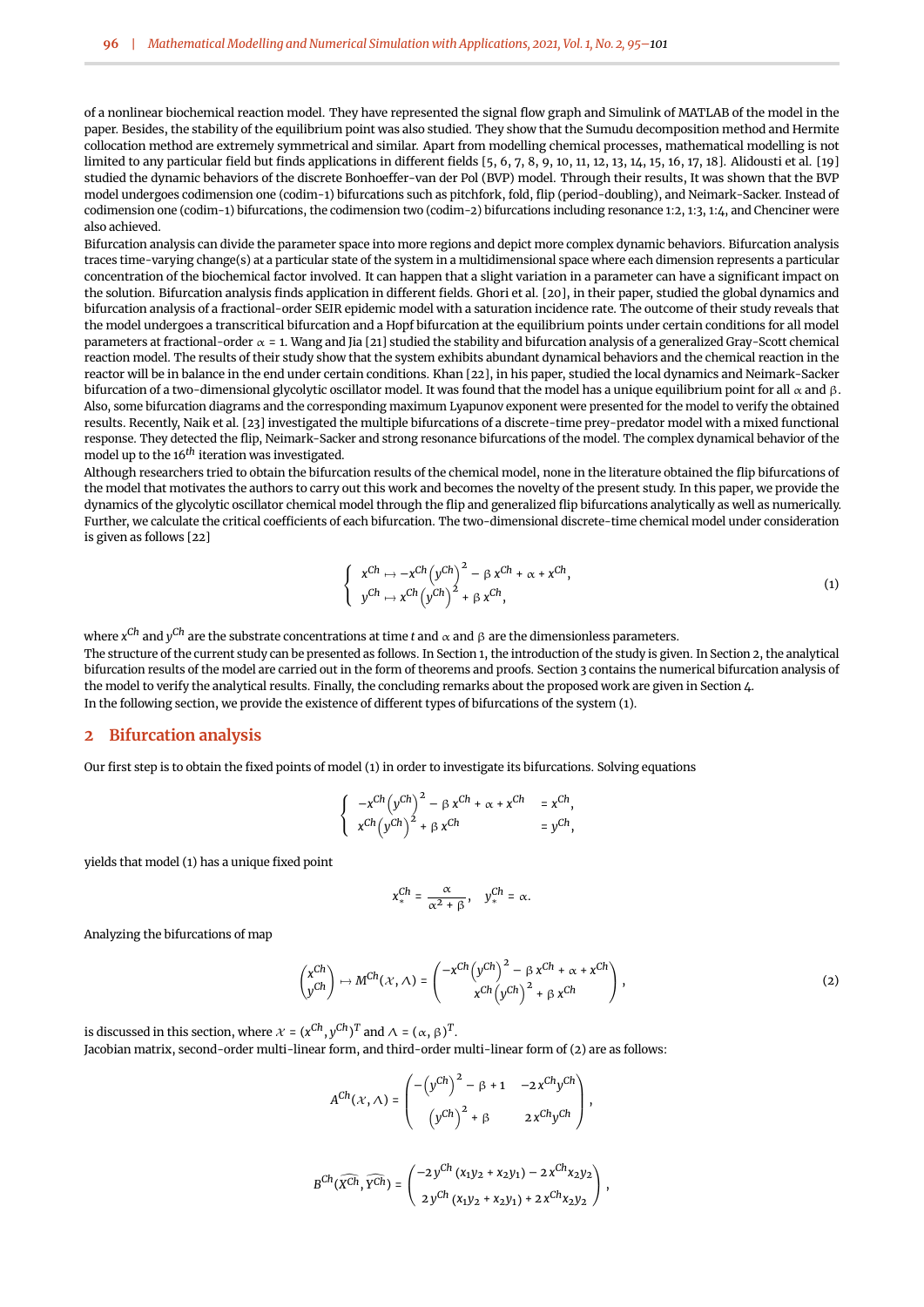$$
C^{Ch}(\widehat{XCh},\widehat{Y^{Ch}},\widehat{Z^{Ch}})=\begin{pmatrix} -2x_1y_2z_2-2x_2y_1z_2-2x_2y_2z_1\\ 2x_1y_2z_2+2x_2y_1z_2+2x_2y_2z_1 \end{pmatrix},
$$

where  $X^{Ch} = (x_1, x_2)^T$ ,  $Y^{Ch} = (y_1, y_2)^T$  and  $Z^{Ch} = (z_1, z_2)^T$ .

## **Flip bifurcation of** X*Ch* ∗

The bifurcation parameter  $\beta$  and the fixed parameter  $\alpha$  are considered here.

**Theorem 1** At  $\alpha = \alpha_{PD} = -\alpha^2 + 1 + \sqrt{4 \alpha^2 + 1}$ , a flip bifurcation occurs for  $\chi_*^{Ch}$ .

**Proof** As we can see, the multipliers of

$$
A^{Ch}(\mathcal{X}_{*}^{Ch}, \Lambda_{PD}) = \begin{pmatrix} -\sqrt{4\alpha^{2}+1} & -2\frac{\alpha^{2}}{1+\sqrt{4\alpha^{2}+1}} \\ 1+\sqrt{4\alpha^{2}+1} & 2\frac{\alpha^{2}}{1+\sqrt{4\alpha^{2}+1}} \end{pmatrix}, \quad \Lambda_{PD} = (\alpha, \beta_{PD})^{T},
$$

where  $\Lambda_{PD}$  =  $(\alpha_{PD}, \beta)^T$ , are the following

$$
\lambda_1^{PD} = -1, \qquad \lambda_2^{PD} = -1/2 \sqrt{4 \alpha^2 + 1} + 1/2.
$$

If  $\lambda_2^{PD}\neq\pm1,$   $A^{Ch}(\chi_*^{Ch},\Lambda_{PD})$  has a simple multiplier –1 on the unit circle. So  $M^{Ch}(\chi_*^{Ch},\Lambda_{PD})$  is possible to write as

$$
\eta \mapsto -\eta + \widehat{b_{PD}} \eta^3 + \mathcal{O}(\eta^4),
$$

where

$$
\widehat{b_{PD}} = \frac{1}{6} \left\langle w_{PD}, C^{Ch}(v_{PD}, v_{PD}, v_{PD}) + 3B^{Ch} \left( v_{PD}, \left( I_2 - A^{Ch}(\mathcal{X}_*^{Ch}, \Lambda_{PD}) \right) \right)^{-1} B^{Ch}(v_{PD}, v_{PD}) \right) \right\rangle,
$$

and

$$
A^{Ch}(\mathcal{X}_*^{Ch},\Lambda_{PD})\nu_{PD}=-\nu_{PD},\quad \left(A^{Ch}(\mathcal{X}_*^{Ch},\Lambda_{PD})\right)^Tw_{PD}=-w_{PD},\quad \langle w_{PD},\nu_{PD}\rangle=1.
$$

As a result

$$
v_{PD}=\begin{pmatrix} -1/2 \\ 1 \end{pmatrix}, \quad w_{PD}=\begin{pmatrix} 2\;\frac{1+\sqrt{\mathstrut 4\;\alpha^2+1}}{\sqrt{\mathstrut 4\;\alpha^2+1}-3} \\ 2\;\frac{\sqrt{\mathstrut 4\;\alpha^2+1}-1}{\sqrt{\mathstrut 4\;\alpha^2+1}-3} \end{pmatrix},
$$

and

$$
\widehat{b_{PD}} = -4 \frac{2 \alpha^2 \sqrt{4 \alpha^2 + 1} - 2 \alpha^2 - \sqrt{4 \alpha^2 + 1} - 1}{\left(1 + \sqrt{4 \alpha^2 + 1}\right)^2 \left(\sqrt{4 \alpha^2 + 1} - 3\right)}.
$$

 $b_{PD}$   $\neq$  0 yields a generic bifurcation. This bifurcation is supercritical (subcritical) if  $b_{PD}$  > 0 ( $b_{PD}$  < 0) and 2-period points bifurcated from  $\mathcal{X}_*^{Ch}$  are stable (unstable). For more details see [\[24,](#page-6-5) [25,](#page-6-6) [26\]](#page-6-7).

## **Generalized flip bifurcation of** X*Ch* ∗

The bifurcation parameters  $\beta$  and  $\alpha$  are considered here.

**Theorem 2** At  $\alpha$  =  $\alpha_{GPD}$  = 1/2  $\sqrt{2 + 2\sqrt{2}}$  and  $\beta$  =  $\beta_{GPD}$  = 3/2 + 1/2  $\sqrt{2}$ , a generalized flip bifurcation occurs for  $\chi_*^{Ch}$  .

**Proof** Based on an assumption

$$
\alpha = \alpha_{GPD} = 1/2\,\sqrt{2+2\,\sqrt{2}}, \quad \beta = \beta_{GPD} = 3/2 + 1/2\,\sqrt{2},
$$

the Jacobian matrix

$$
A^{Ch}(\mathcal{X}^{Ch}_*, \Lambda_{GPD}) = \begin{pmatrix} -1-\sqrt{2} & -\frac{\sqrt{2}+1}{2+\sqrt{2}} \\[1mm] 2+\sqrt{2} & \frac{\sqrt{2}+1}{2+\sqrt{2}} \end{pmatrix}, \quad \Lambda_{GPD} = \left(\alpha_{PD}, \beta_{PD}\right)^T,
$$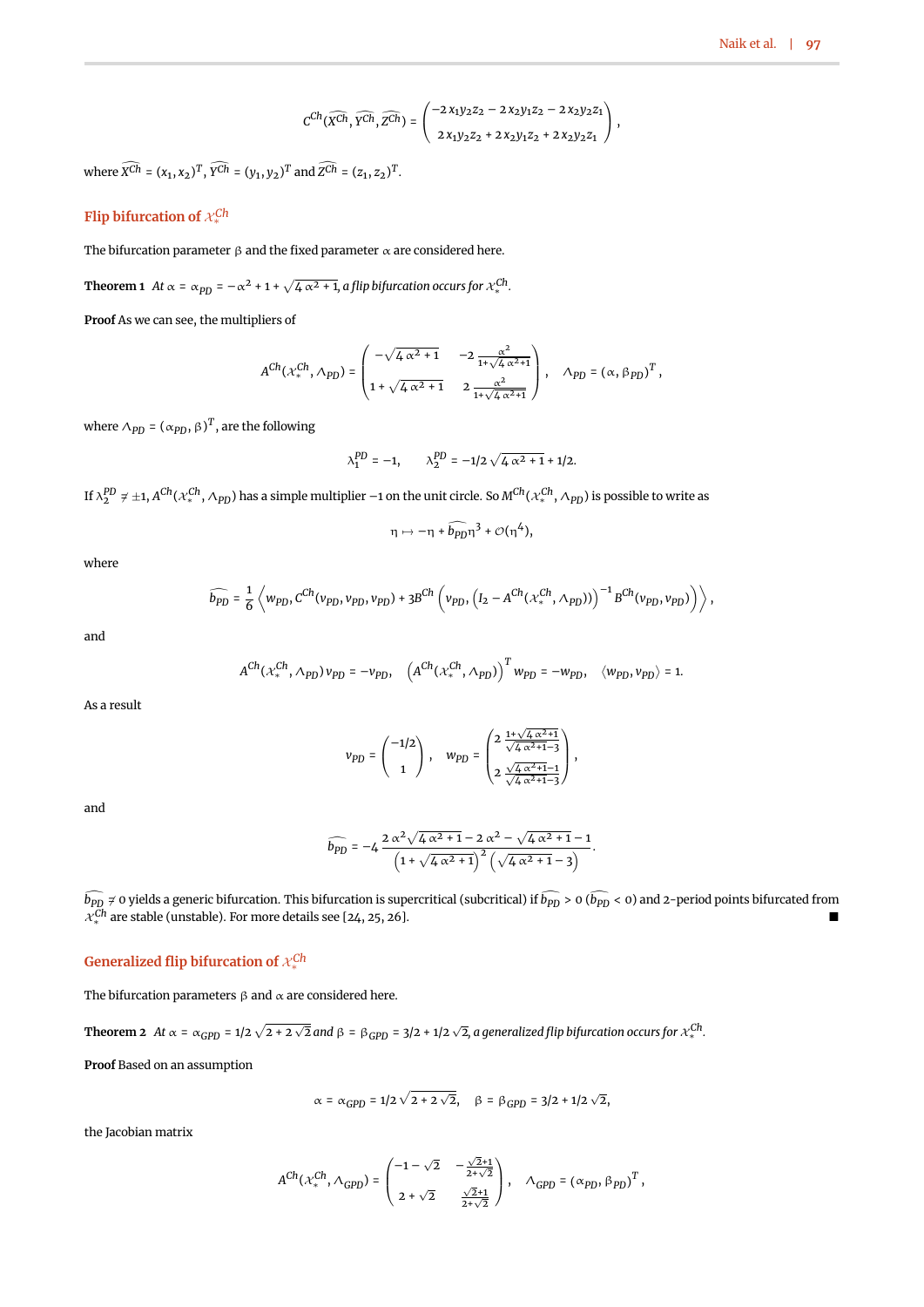has a simple critical multiplier  $\lambda_1^{GPD}$  = 1, and no other multiplier is not on the unit circle and  $\bar{b}_{PD}$  = 0. So  $M^{Ch}(\mathcal{X}_*^{Ch},\Lambda_{GPD})$  is possible to write as

$$
\eta \mapsto -\eta + \widehat{c_{GPD}} \eta^5 + \mathcal{O}(\eta^6),
$$

where

$$
\begin{aligned} \widehat{c_{GPD}} & = \frac{1}{120} \left\langle w_{GPD}, 5\, B^{Ch}(v_{GPD}, h_4^{Ch}) + 10\, C^{Ch}(v_{GPD}, v_{GPD}, h_3^{Ch}) + 10\, B^{Ch}(h_2^{Ch}, h_3^{Ch}) \right. \\ & \left. + 15\, C^{Ch}(v_{GPD}, h_2^{Ch}, h_2^{Ch}) \right\rangle, \\ h_2^{Ch} & = (I_2 - A^{Ch})^{-1} B^{Ch}(v_{GPD}, v_{GPD}), \\ h_3^{Ch} & = -(A^{Ch} + I_2)^{INV}\left( C^{Ch}(v_{GPD}, v_{GPD}) + 3B^{Ch}(v_{GPD}, h_2^{Ch}) \right), \\ h_4^{Ch} & = (I_2 - A^{Ch})^{-1}\left( 4\, B^{Ch}(v_{GPD}, h_3^{Ch}) + 3\, B^{Ch}(h_2^{Ch}, h_2^{Ch}) + 6\, C^{Ch}(v_{GPD}, v_{GPD}, h_2) \right), \end{aligned}
$$

and

$$
A^{Ch}(\mathcal{X}_*^{Ch},\Lambda_{GPD})\, v_{PD}=-v_{GPD},\quad \left(A^{Ch}(\mathcal{X}_*^{Ch},\Lambda_{GPD})\right)^Tw_{GPD}=-w_{GPD},\quad \langle w_{GPD},v_{GPD}\rangle=1.
$$

As a result

$$
v_{GPD} = \begin{pmatrix} -1/2 \\ 1 \end{pmatrix}, \qquad \qquad w_{GPD} = \begin{pmatrix} -\frac{(2+\sqrt{2})\sqrt{2}}{\sqrt{2}-1} \\ -2(\sqrt{2}-1)^{-1} \end{pmatrix}, \\ h_2^{Ch} = \begin{pmatrix} \frac{\sqrt{2+2}\sqrt{2}(\sqrt{2}+1)}{(2+\sqrt{2})^2} \\ 0 \end{pmatrix}, \qquad \qquad h_3^{Ch} = \begin{pmatrix} 0 \\ 0 \end{pmatrix}, \qquad \qquad h_4^{Ch} = \begin{pmatrix} -12\frac{\sqrt{2+2\sqrt{2}}(\sqrt{2}+1)}{(2+\sqrt{2})^3} \\ 0 \end{pmatrix}.
$$

So  $\widehat{c_{GPD}}$  can be obtained as follows:

 $\widehat{c_{GPD}} = -1$ .

Since  $\widehat{c_{GPD}}$ , the generalized flip is generic.

## <span id="page-3-0"></span>**3 Numerical continuation of**  $M^{Ch}(\mathcal{X}, \Lambda)$

<span id="page-3-1"></span>To confirm the analytical results, we use MatcontM, a toolbox of Matlab and works based on the numerical continuation method, for more details, see [\[27,](#page-6-8) [28\]](#page-6-9). Here α and β are considered as a free parameter and a fixed parameter, respectively. Here we consider  $\alpha$  = 1, by varying β the flip bifurcations occurs at  $x_*^{Ch}$  = (.309017, 1.00000) for ββ<sub>*PD</sub>* = 2.23606 where  $b_{PD}$  = −3.05573 × 10<sup>-1</sup>. According to the sign</sub> of  $\widehat{b_{PD}}$ result in the flip bifurcation is sub-critical. Continuation of  $x_*^{Ch}$  in  $(x^{Ch}, \beta)$ –space is shown in Figure [1.](#page-3-1)



**Figure 1.** Continuation of  $\mathcal{X}_{*}^{Ch}$  in  $(x^{Ch}, \beta)$ –space.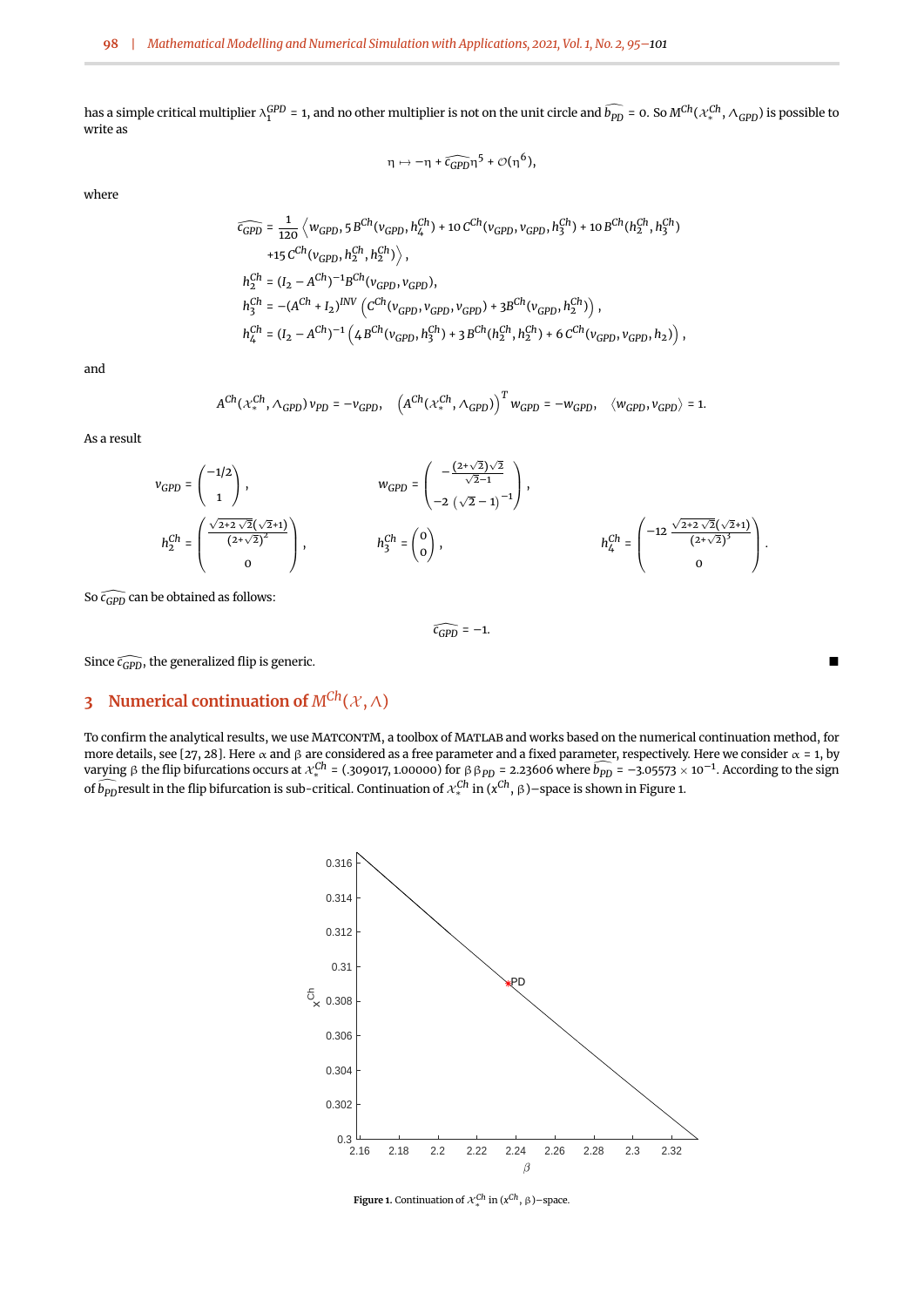

<span id="page-4-1"></span>Selecting this PD point and starting the continuation of a PD bifurcation curve in two control parameters  $\alpha$  and  $\beta$  , yield a generalized flip bifurcation at X *Ch* <sup>∗</sup> = (0.321797, 1.098684) for <sup>α</sup> <sup>=</sup> <sup>α</sup>*GPD* = 1.098684 and <sup>β</sup> <sup>=</sup> <sup>β</sup>*GPD* = 2.207106 with *<sup>c</sup>*[*GPD* = –6.400000 <sup>×</sup> <sup>10</sup>–1, see Figure [2.](#page-4-1)

**Figure 2.** Flip bifurcation curve.

<span id="page-4-2"></span>We compute a branch of fold points of the second iterate by switching at the GPD point, see Figure [3.](#page-4-2)



**Figure 3.** A curve of fold bifurcations of the second iterate, *LP*<sup>2</sup> , which emanates tangentially at a GPD point on a flip curve.

## <span id="page-4-0"></span>**4 Conclusion**

In this paper, we provided the dynamics of the glycolytic oscillator chemical model through the flip and generalized flip bifurcations analytically as well as numerically. To investigate the bifurcations of this model, we calculated the critical coefficients of each bifurcation. These coefficients determined whether a bifurcation is non-degenerate and determined the scenario of each bifurcation. The results obtained in Sections [2](#page-1-0) and [3](#page-3-0) show excellent agreement between the analytical predictions and the numerical observations. From the obtained results, it is concluded that the model shows flip and generalized flip bifurcation indicating that the substrate concentrations vary from one period to another. Although the current paper studied a standard two-dimensional discrete-time chemical model but can be extended to fractional-order derivatives with the operators known as Caputo, Atangana-Gomez, Atangana-Baleanu, Caputo-Fabrizio, and others discover more causative factors that are not covered in this paper, such is left for future research direction.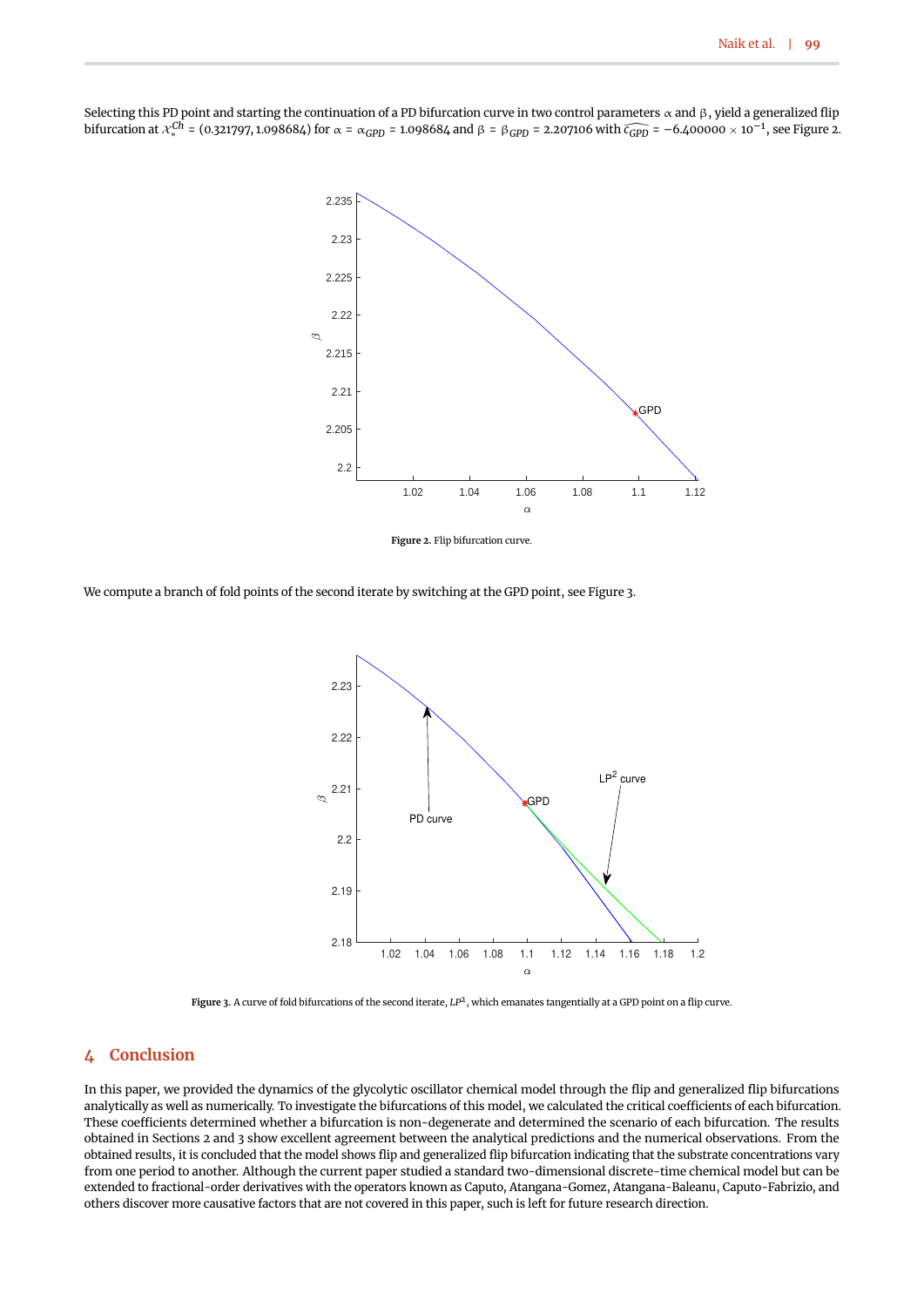#### **Declarations**

#### **Consent for publication**

Not applicable.

#### **Conflicts of interest**

The authors declare that they have no conflict of interests.

#### **Funding**

Not applicable.

#### **Author's contributions**

P.A.N.: Conceptualization, Methodology, Supervision, Investigation, Writing-Original draft. Z.E.: Software, Methodology, Data Curation, Writing-Original draft. H.E.S.: Visualization, Investigation, Software, Writing-Reviewing and Editing. All authors discussed the results and contributed to the final manuscript.

#### **Acknowledgements**

#### Not applicable.

#### **References**

- <span id="page-5-0"></span>[1] Okino, M.S. & Mavrovouniotis, M.L. Simplification of mathematical models of chemical reaction systems. *Chemical Reviews*, 98(2), 391-408, (1998).
- <span id="page-5-1"></span>[2] McLean, K.A.P. & McAuley, K.B. Mathematical modelling of chemical processes-obtaining the best model predictions and parameter estimates using identifiability and estimability procedures. *Canadian Journal of Chemical Engineering*, 90(2), 351-366, (2012). [\[CrossRef\]](https://doi.org/10.1002/cjce.20660)
- <span id="page-5-2"></span>[3] Carden, J., Pantea, C., Craciun, G., Machiraju, R. & Mallick, P. Mathematical methods for modeling chemical reaction networks. *bioRxiv*, 070326, (2016). [\[CrossRef\]](https://doi.org/10.1101/070326)
- <span id="page-5-3"></span>[4] Mahdy, A.M.S. & Higazy, M. Numerical different methods for solving the nonlinear biochemical reaction model.*International Journal of Applied and Computational Mathematics*, 5(6), 1-17, (2019). [\[CrossRef\]](https://doi.org/10.1007/s40819-019-0740-x)
- <span id="page-5-4"></span>[5] Yavuz, M. & Sene, N. Fundamental calculus of the fractional derivative defined with Rabotnov exponential kernel and application to nonlinear dispersive wave model.*Journal of Ocean Engineering and Science*, 6(2), 196-205, (2021). [\[CrossRef\]](https://doi.org/10.1016/j.joes.2020.10.004)
- <span id="page-5-5"></span>[6] Naik, P.A., Yavuz, M., Qureshi, S., Zu, J. & Townley, S. Modeling and analysis of COVID-19 epidemics with treatment in fractional derivatives using real data from Pakistan. *The European Physical Journal Plus*, 135(10), 1-42, (2020). [\[CrossRef\]](https://doi.org/10.1140/epjp/s13360-020-00819-5)
- <span id="page-5-6"></span>[7] Dasbasi, B. Stability analysis of an incommensurate fractional-order SIR model. *Mathematical Modelling and Numerical Simulation with Applications (MMNSA)*, 1(1), 44-55, (2021). [\[CrossRef\]](https://doi.org/10.53391/mmnsa.2021.01.005)
- <span id="page-5-7"></span>[8] Naik, P.A., Owolabi, K.M., Zu, J. & Naik, M.U.D. Modeling the transmission dynamics of COVID-19 pandemic in Caputo type fractional derivative.*Journal of Multiscale Modelling*, 12(3), 2150006-107, (2021). [\[CrossRef\]](https://doi.org/10.1142/S1756973721500062)
- <span id="page-5-8"></span>[9] Hammouch, Z., Yavuz, M. & Özdemir, N. Numerical solutions and synchronization of a variable-order fractional chaotic system. *Mathematical Modelling and Numerical Simulation with Applications (MMNSA)*, 1(1), 11-23, (2021). [\[CrossRef\]](https://doi.org/10.53391/mmnsa.2021.01.002)
- <span id="page-5-9"></span>[10] Naik, P.A., Owolabi, K.M., Yavuz, M. & Zu, J. Chaotic dynamics of a fractional order HIV-1 model involving AIDS-related cancer cells. *Chaos Solitons & Fractals*, 140, 110272, (2020). [\[CrossRef\]](https://doi.org/10.1016/j.chaos.2020.110272)
- <span id="page-5-10"></span>[11] Eskandari, Z., Alidousti, J., Avazzadeh, Z. & Machado, J.T. Dynamics and bifurcations of a discrete-time prey-predator model with Allee effect on the prey population. *Ecological Complexity*, 48, 100962, (2021). [\[CrossRef\]](https://doi.org/10.1016/j.ecocom.2021.100962)
- <span id="page-5-11"></span>[12] Naik, P.A., Yavuz, M. & Zu, J. The role of prostitution on HIV transmission with memory: A modeling approach. Alexandria Engineering Journal, 59(4), 2513-2531,(2020). [\[CrossRef\]](https://doi.org/10.1016/j.aej.2020.04.016)
- <span id="page-5-12"></span>[13] Yavuz, M. European option pricing models described by fractional operators with classical and generalized Mittag-Leffler kernels. *Numerical Methods for Partial Differential Equations*, (2020). [\[CrossRef\]](https://doi.org/10.1002/num.22645)
- <span id="page-5-13"></span>[14] Naik, P.A., Zu, J. & Ghori, M.B. Modeling the effects of the contaminated environments on COVID-19 transmission in India.*Results in Physics*, 29, 104774, (2021). [\[CrossRef\]](https://doi.org/10.1016/j.rinp.2021.104774)
- <span id="page-5-14"></span>[15] Owolabi, K.M. & Baleanu, D. Emergent patterns in diffusive Turing-like systems with fractional-order operator. *Neural Computing and Applications*, 1-18, (2021). [\[CrossRef\]](https://doi.org/10.1007/s00521-021-05917-8)
- <span id="page-5-15"></span>[16] Joshi, H. & Jha, B.K. Modeling the spatiotemporal intracellular calcium dynamics in nerve cell with strong memory effects. *International Journal of Nonlinear Sciences and Numerical Simulation*. [\[CrossRef\]](https://doi.org/10.1515/ijnsns-2020-0254)
- <span id="page-5-16"></span>[17] Owolabi, K.M., Karaagac, B. & Baleanu, D. Dynamics of pattern formation process in fractional-order super-diffusive processes: a computational approach. *Soft Computing*, 1-18, (2021). [\[CrossRef\]](https://doi.org/10.1007/s00500-021-05885-0)
- <span id="page-5-17"></span>[18] Dave, D.D. & Jha, B.K. On finite element estimation of calcium advection diffusion in a multipolar neuron. *Journal of Engineering Mathematics*, 128(1), 1-15, (2021). [\[CrossRef\]](https://doi.org/10.1007/s10665-021-10129-z)
- <span id="page-5-18"></span>[19] Alidousti, J., Eskandari, Z., Fardi, M. & Asadipour, M. Codimension two bifurcations of discrete Bonhoeffer-van der Pol oscillator model. *Soft Computing*, 25(7), 5261-5276, (2021). [\[CrossRef\]](https://doi.org/10.1007/s00500-020-05524-0)